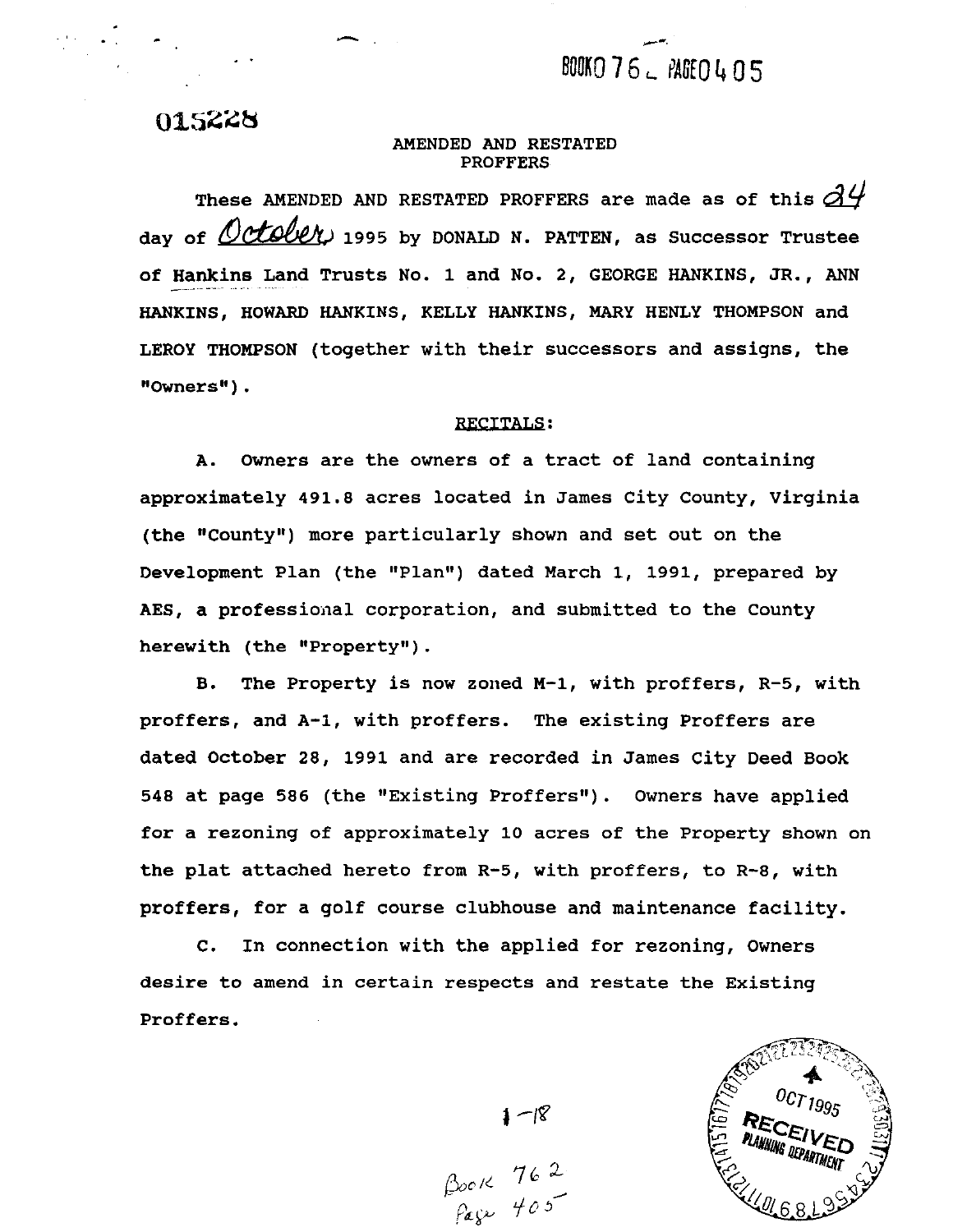## BOOKO, J2 PAGEO 406

NOW, THEREFORE, in consideration of the approval by the Board of Supervisors of James City County of the requested rezoning described above, and pursuant to Section **15.1-491.2:l** of the Code of Virginia, as amended, Owners agree that they shall meet and comply with all of the following conditions in the development of the Property. If the requested rezoning is not granted by the County, these Proffers shall thereupon be null and void and the Existing Proffers shall remain in full force and effect .

#### CONDITIONS

1. Traffic Studies. Owners have submitted to the County and the Virginia Department of Transportation ("VDOT") a Traffic Impact Study dated March **1, 1991** (based on projected traffic generation from the development of the Property) for their review and approval. Before the earlier to occur of (i) the County issuing building permits for more than **1,000,000** square feet of floor area within the Property or (ii) the expiration of five years from the date a certificate of occupancy is issued by the County for more than an aggregate of **50,000** square feet of floor area on the Property excluding the golf course clubhouse and maintenance facility, Owners shall submit to the County and VDOT for their review and approval an updated Traffic Impact Study of the development of the Property by an independent traffic consultant, which shall be based on actual traffic counts from the Property. The Study shall indicate the traffic improvements needed to accommodate continued development of the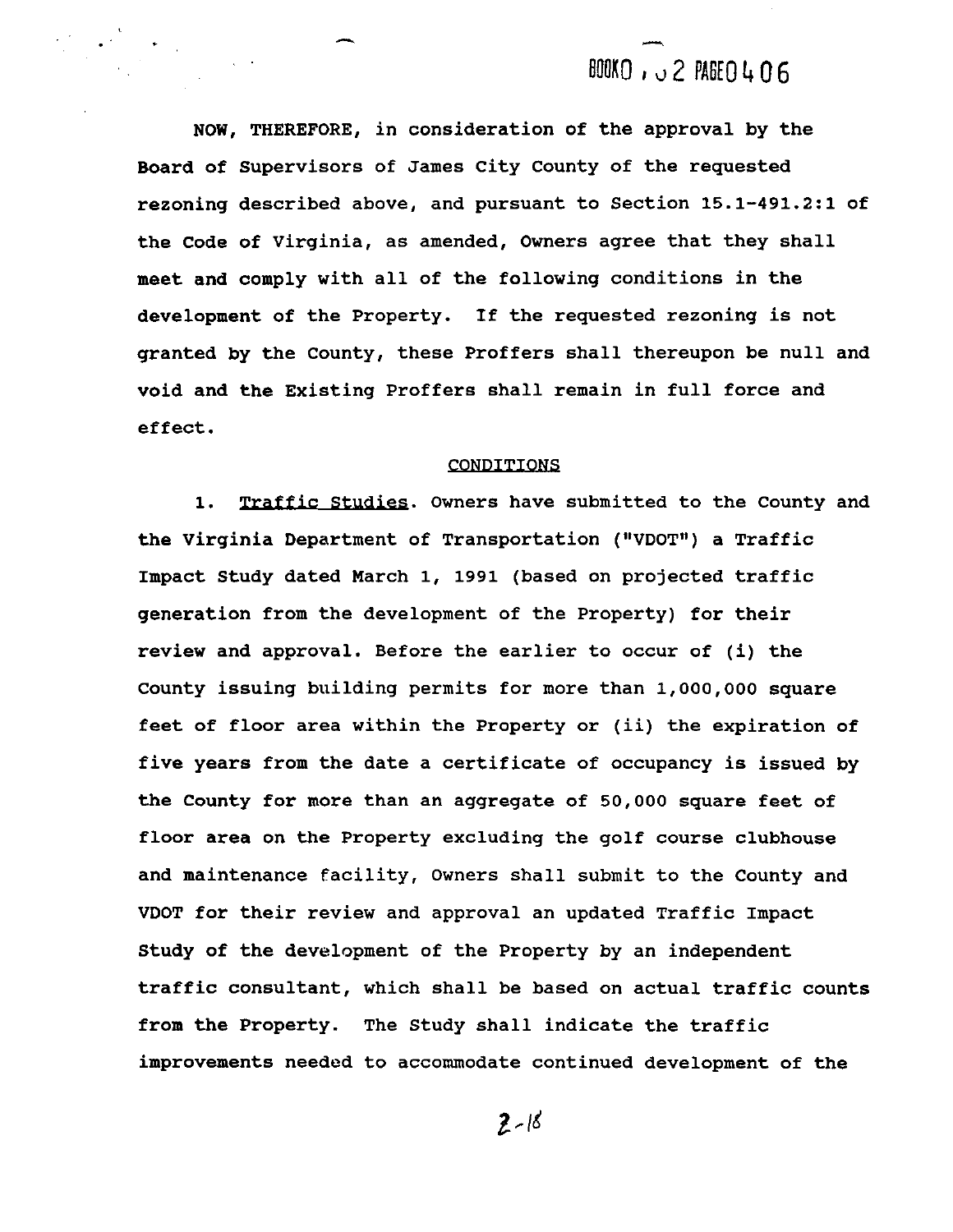## BOOKG . 62 PAGEO 407

**Property and indicate at what point in the continued development (based on number of square feet of floor area) such improvements are required. Continued development of the Property shall then be limited to the level (based on the number of square feet of floor area) which can be accommodated by the surrounding road system until the recommended improvements have been constructed.** 

**2.** Entrances. **There shall be no more than five permanent entrances into the Property, of which no more than three shall be full access entrances (i.e. entrances permitting turning movements in each direction in and out of the entrance). The main entrance into the Property shall be located opposite Cedar Point Road as shown on the Plan. The other two full access entrances shall be in the general locations shown on the Plan, one on Fenton Mill Road and one on Moss Side Lane, with such minor changes in their location as may be approved by the Development Review Committee. The remaining two permitted entrances shall be limited access entrances (i.e. permitting only right turns into and out of the entrance) and shall be along Croaker Road, and shall be subject to all required approvals. There shall be no more than one temporary entrance into the Property to serve the golf course and related facilities. At the time internal streets are constructed (i.e., ready for vehicular traffic) on the property, the temporary entrance shall be abandoned and new entrance constructed to one of the internal streets. Owner shall construct, at no cost to the County or VDOT, any turn lanes or other road improvements to either a**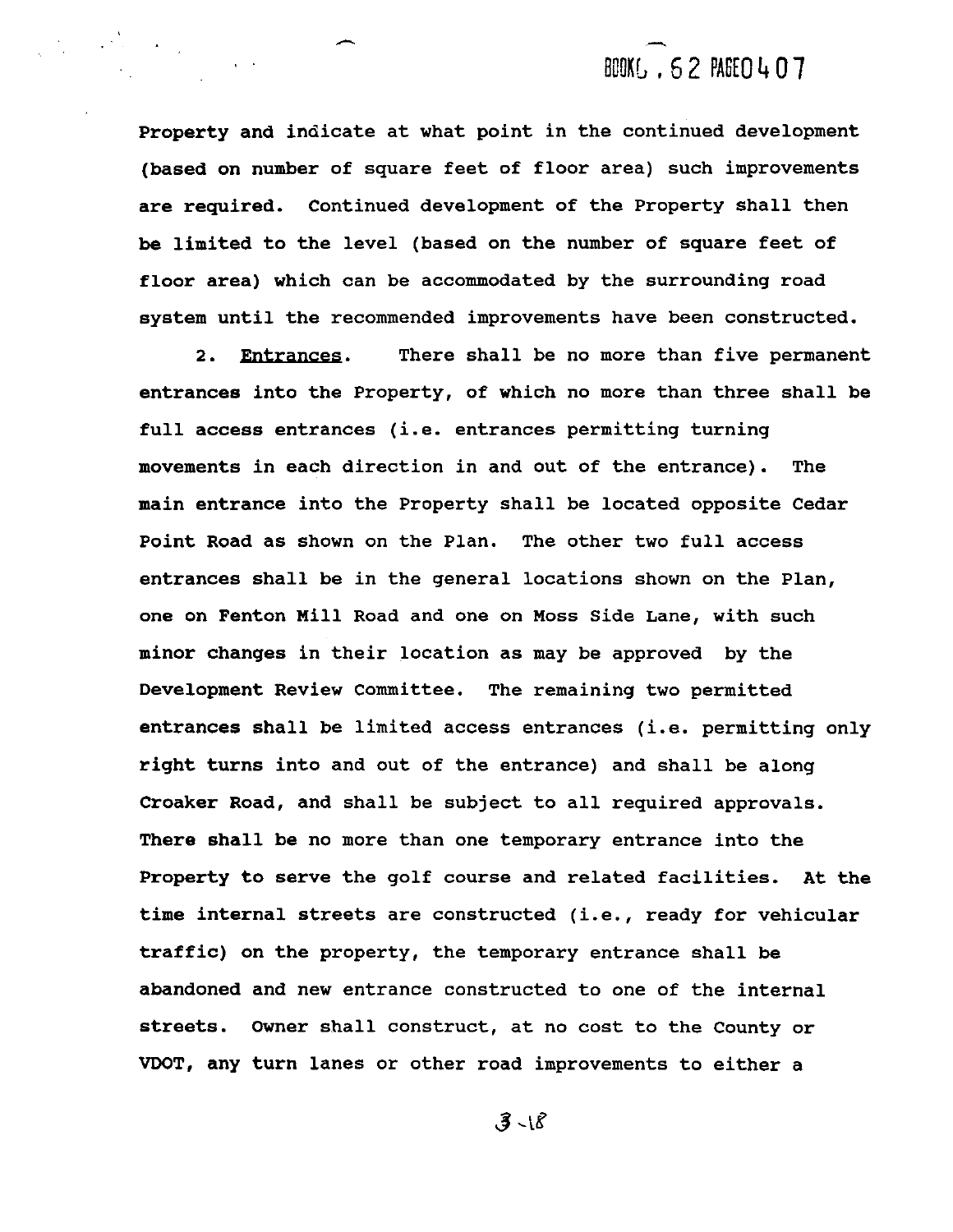## **BOONU 762 PAGEO 408**

permanent or temporary entrance to the golf course development, if such improvements are deemed necessary by the County or VDOT at the time of any site plan approval for the golf course. e time of any site plan approval for the golf course.<br>3. Road Improvements. (a) The following road improvements

shall be completed or construction thereof shall have commenced and guarantees in accordance with **S 15.1-491.3** of the Virginia Code and the County Zoning Ordinance ("guarantees") for their completion and shall have been posted with the County before the County issues Certificates of Occupancy for more than **10,000**  square feet of floor area within the Property excluding the golf course clubhouse and maintenance facility:

(i) Croaker Road shall be improved, at no cost to the County or VDOT, to four lanes from the end of the existing four lane section adjacent to the Property to immediately beyond the main entrance to the Property where it shall taper to two lanes. Necessary turn lanes with tapers and storage areas as required by VDOT based upon the approved Traffic Impact Study shall be constructed on Croaker Road and James City Parkway at the main entrance into the Property.

(ii) **A** traffic signal shall be installed, at no cost to the County or VDOT, at the intersection of Croaker Road and the main entrance into the Property.

(iii) Fenton Mill Road from Croaker Road to James City Parkway shall be closed, the existing pavement removed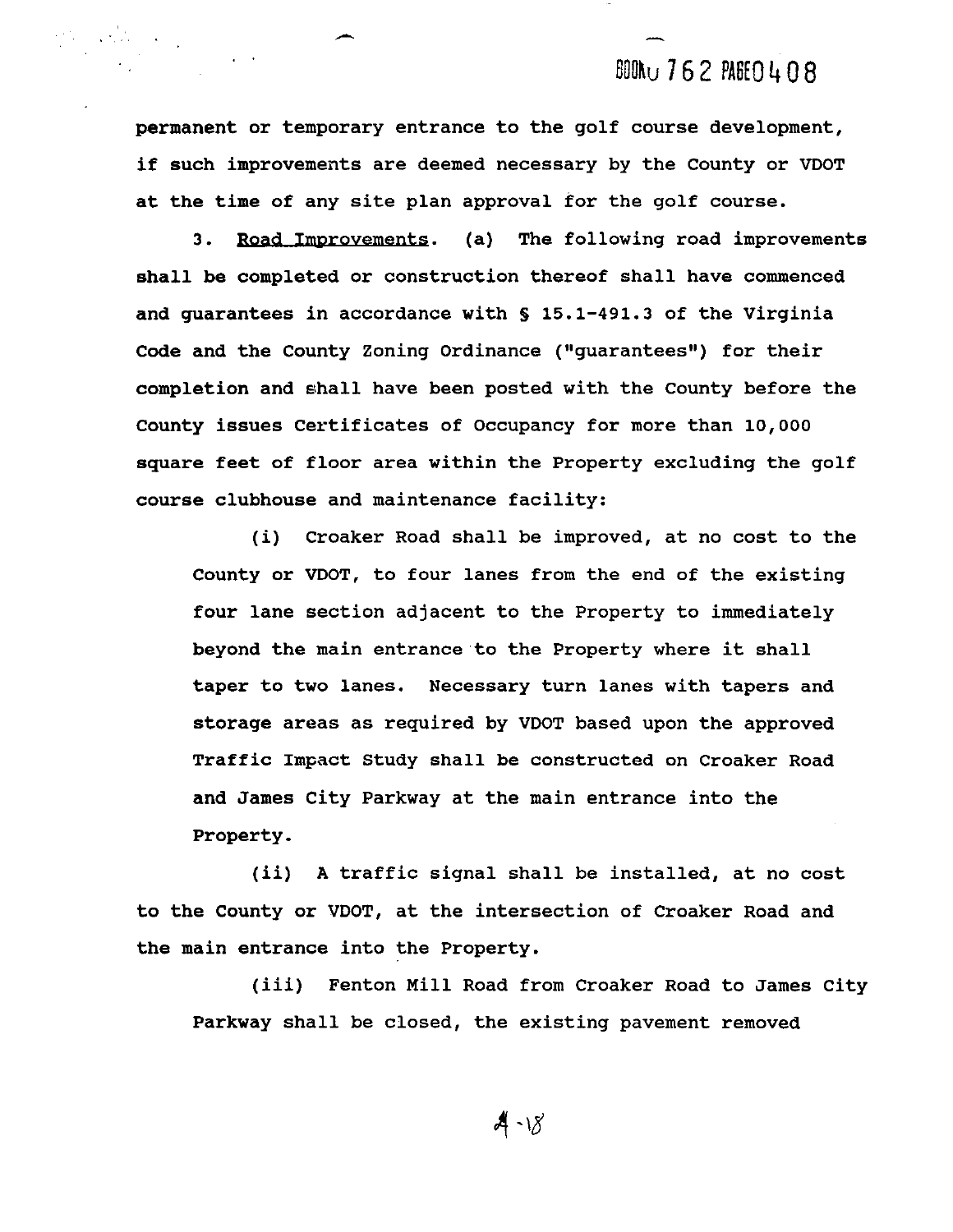### BOOKD 762 PAGE 0 4 0 9

and seedlings planted thereon with the approval of VDOT.

 $\label{eq:1} \mathcal{L}(\mathcal{L}_{\mathcal{C}}) = \mathcal{L}(\mathcal{L}_{\mathcal{C}}) = \mathcal{L}(\mathcal{L}_{\mathcal{C}})$ 

(iv) The crossover in the median of Croaker Road at its intersection with Fenton Mill Road shall be closed and the existing turn lanes shall be removed.

(v) James City Parkway shall be constructed from the main entrance on Croaker Road to the location of the sewer pump station as shown on the Overall Water and Sewer Plan submitted to the County as a part of the Plan. James City Parkway from the main entrance shown on the Plan to its intersection with Corporate Campus Drive shall have a median at least 30 feet in width. Necessary turn lanes with tapers and storage areas as required by VDOT based on the approved Traffic Impact Study shall be constructed.

(vi) Chateau Boulevard shall be constructed except for the segment thereof shown as "Possible Future Connection" on the Plan.

(vii) The new intersection of Fenton Mill Road and James City Parkway on the south side of the Property shall be constructed. Necessary turn lanes with tapers and storage areas as required by VDOT based on the approved Traffic Impact Study shall be constructed.

(b) Before the County shall issue any building permits for construction of buildings within the northern area designated **M-1** Light Industrial on the Plan, (i) Moss Side Lane shall be improved, at no cost to the County or VDOT, to a 22 foot road from Croaker Road to its intersection with Corporate Campus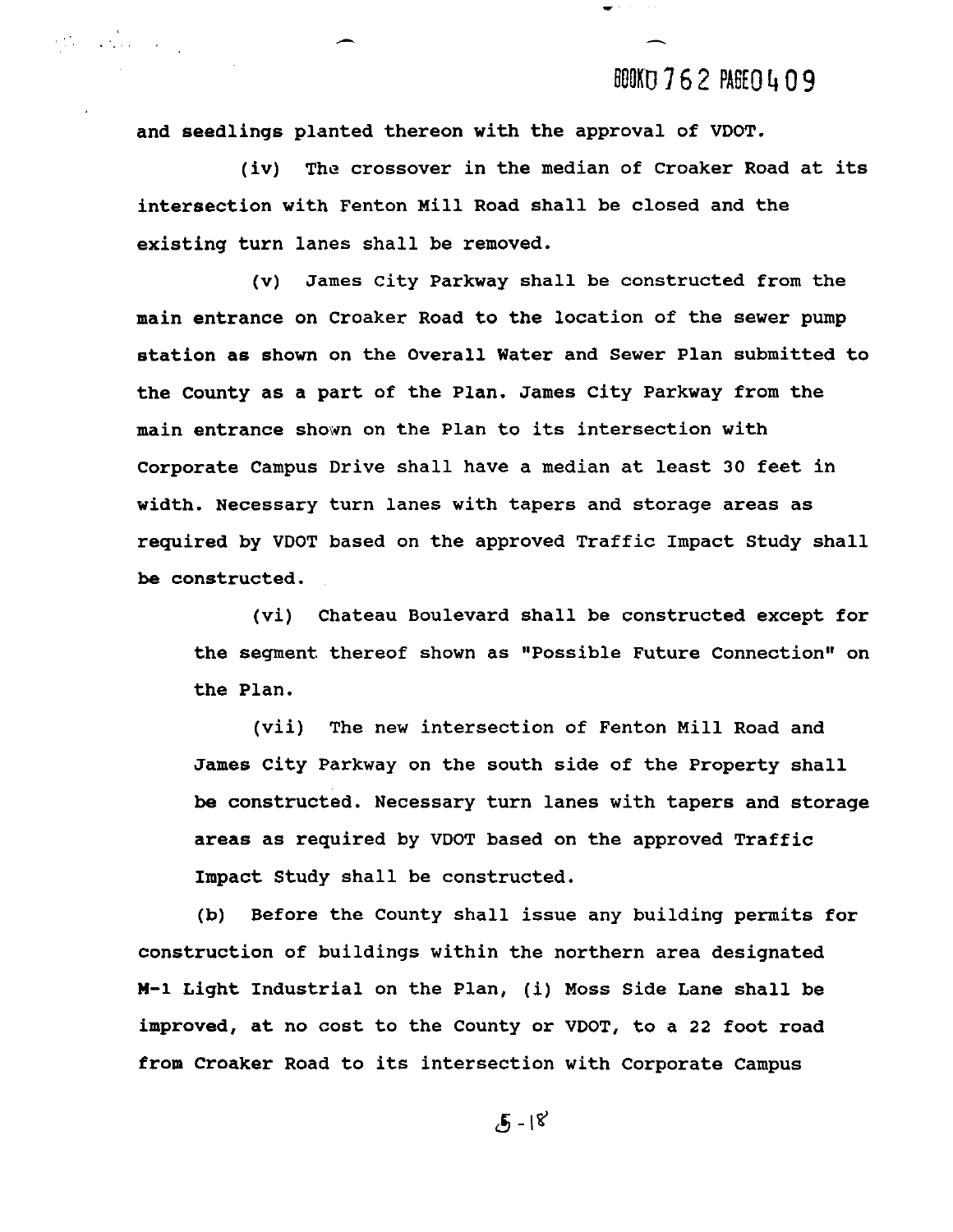# BOONU 762 PAGE0410

Drive, or construction of the improvement shall have commenced and guarantees for its completion posted with the County, and (ii) all of Corporate Campus Drive shall have been constructed or its construction shall have commenced and guarantees for its completion shall have been posted with the County. The location of Corporate Campus Drive may be changed from that shown on the Plan, with the consent of the Director of Planning, to accommodate the requirements of potential users.

(c) **A** traffic signal shall be installed, at no cost to the County or VDOT, at the intersection of James City Parkway and Chateau Boulevard when determined to be warranted by VDOT or at an earlier time in the discretion of the Owner with the approval of VDOT.

(d) The segment of Chateau Boulevard designated on the Plan as "Possible Future Link" shall be constructed at the request of the County based on the type and intensity of development on the southeastern area designated **M-1** Light Industrial on the Plan.

(e) The road improvements proffered above shall be designed and constructed in accordance with VDOT standards and specifications, shall have the right-of-way width required by VDOT standards based on the type of road (i.e. with or without curb and gutter) and the needed capacity of the road and shall be dedicated to the County upon their completion.

(f) Roads within the portion of the Property to be rezoned R-5, with proffers, and R-8, with proffers, and the entrance road from Chateau Boulevard or James City Parkway into this area may

 $619$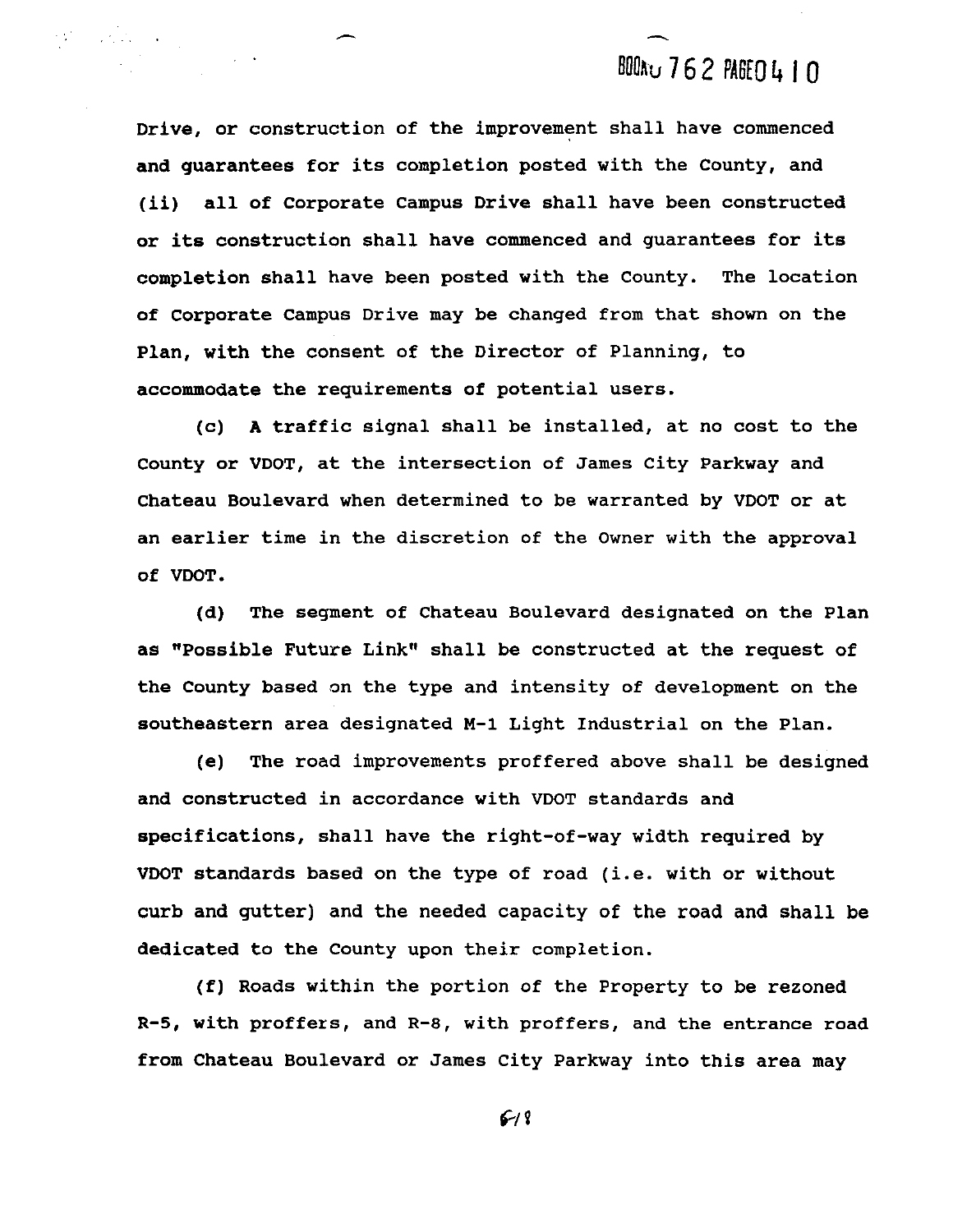## BOOK0762 PAGE0411

be private. Any such private roads shall be designed and constructed in accordance with the County's standards and guidelines for private roads. Certifications in form and substance acceptable to the County Engineer that the construction of such private roads meets these standards and guidelines shall be provided to the County.

 $\label{eq:2} \frac{1}{2}\sum_{i=1}^n\frac{1}{2}\sum_{i=1}^n\frac{1}{2}\sum_{i=1}^n\frac{1}{2}\sum_{i=1}^n\frac{1}{2}\sum_{i=1}^n\frac{1}{2}\sum_{i=1}^n\frac{1}{2}\sum_{i=1}^n\frac{1}{2}\sum_{i=1}^n\frac{1}{2}\sum_{i=1}^n\frac{1}{2}\sum_{i=1}^n\frac{1}{2}\sum_{i=1}^n\frac{1}{2}\sum_{i=1}^n\frac{1}{2}\sum_{i=1}^n\frac{1}{2}\sum_{i=1}^n\frac{$ 

4. **Jlses.** (a) Within the approximately 70 acres designated on the Plan as Light Industrial (Retail) M-1, the following use restrictions shall apply:

(i) The Chateau Winery building shall contain no more than 135,000 square feet of floor area of which no more than 70,000 square feet shall be used for retail uses.

(ii) There shall be no more than one hotel/convention center of up to 300 rooms, subject to Condition 10 hereof, with accessory retail and restaurant uses;

(iii) No more than 120,000 square feet of floor area within all buildings (excluding retail uses in the Chateau Winery building and hotel/convention center referred to above) constructed in this portion of the Property shall be used for retail purposes until Owner has submitted the updated Traffic Impact Study described in Condition 1 hereof. If the approved Study indicates traffic from additional retail space can be accommodated, an additional 30,000 square feet of floor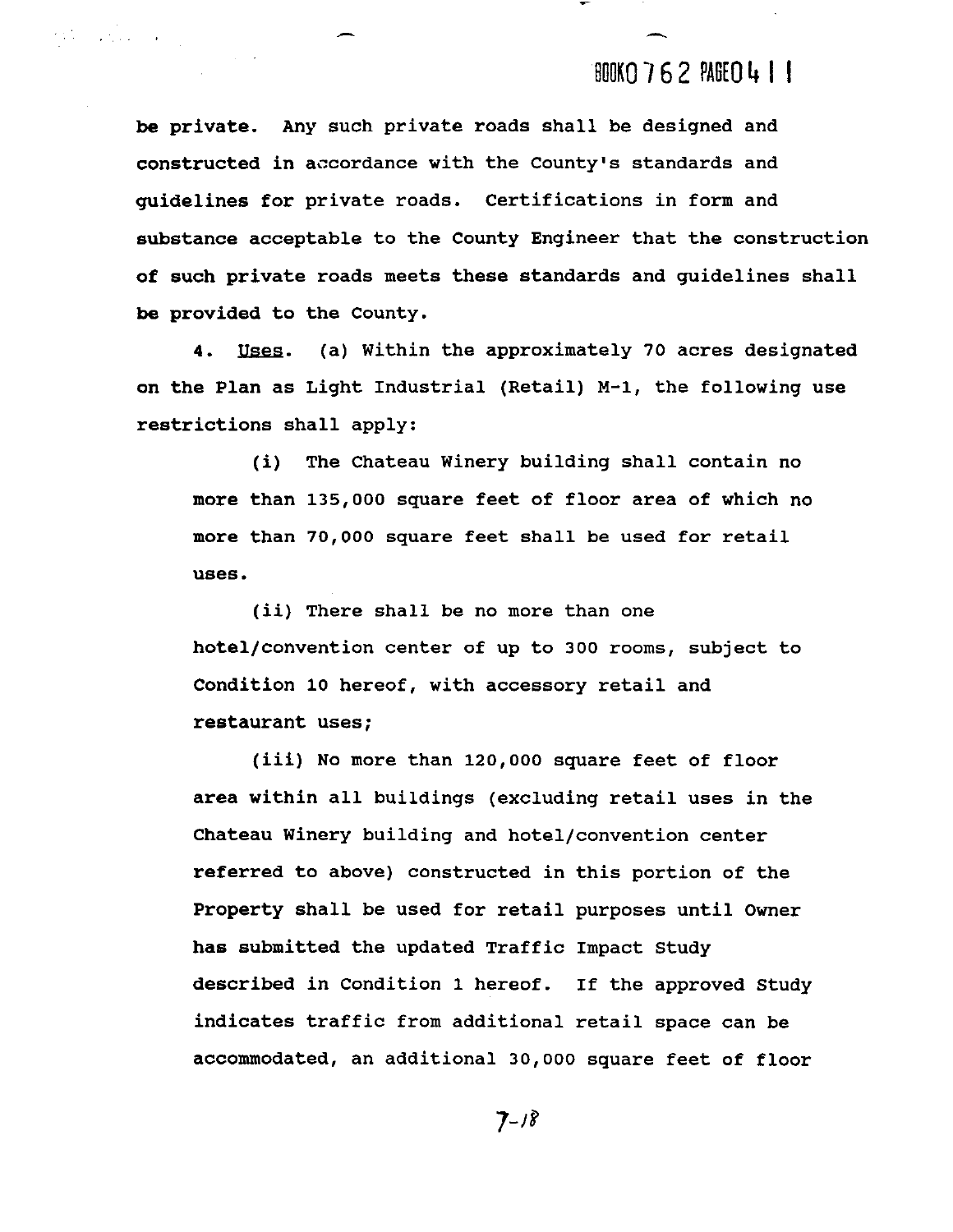### BOOKO 762 PACEO 412

area in this portion of the Property can be used for retail purposes. As used herein, the phrase "floor area used for retail purposes" shall have the same meaning as the term "retail floor area" as used in Section 20-13 of the Zoning Ordinance.

 $\label{eq:2} \frac{1}{2} \int_{\mathbb{R}^3} \frac{1}{\sqrt{2}} \, \frac{1}{\sqrt{2}} \, \frac{1}{\sqrt{2}} \, \frac{1}{\sqrt{2}} \, \frac{1}{\sqrt{2}} \, \frac{1}{\sqrt{2}} \, \frac{1}{\sqrt{2}} \, \frac{1}{\sqrt{2}} \, \frac{1}{\sqrt{2}} \, \frac{1}{\sqrt{2}} \, \frac{1}{\sqrt{2}} \, \frac{1}{\sqrt{2}} \, \frac{1}{\sqrt{2}} \, \frac{1}{\sqrt{2}} \, \frac{1}{\sqrt{2}} \, \frac{1}{\sqrt{2}} \, \frac$ 

(iv) There shall be no "strip shopping centers" (as defined below). For purposes of this Condition, "strip shopping center" shall mean a group of at least three physically connected and architecturally unified retail establishments which are planned, developed, owned and managed as a single operating unit, which include an anchor tenant or tenants and other smaller retail establishments, which generally face the same direction, usually toward a public road, and for which on-site parking is provided in direct relationship to the characteristics of the establishments contained within the center.

While Owner owns or has the contractual right to purchase any of the Property, Owner shall submit reports to the County on a semiannual basis beginning six months from the date the first certificate of occupancy is issued for development on the Property setting forth the number of square feet of retail floor area within each building on the Property.

(b) Within the approximately 184.5 acres designated on the Plan as Light Industrial M-1, no more than 20% of the floor area of any building constructed within this portion of the Property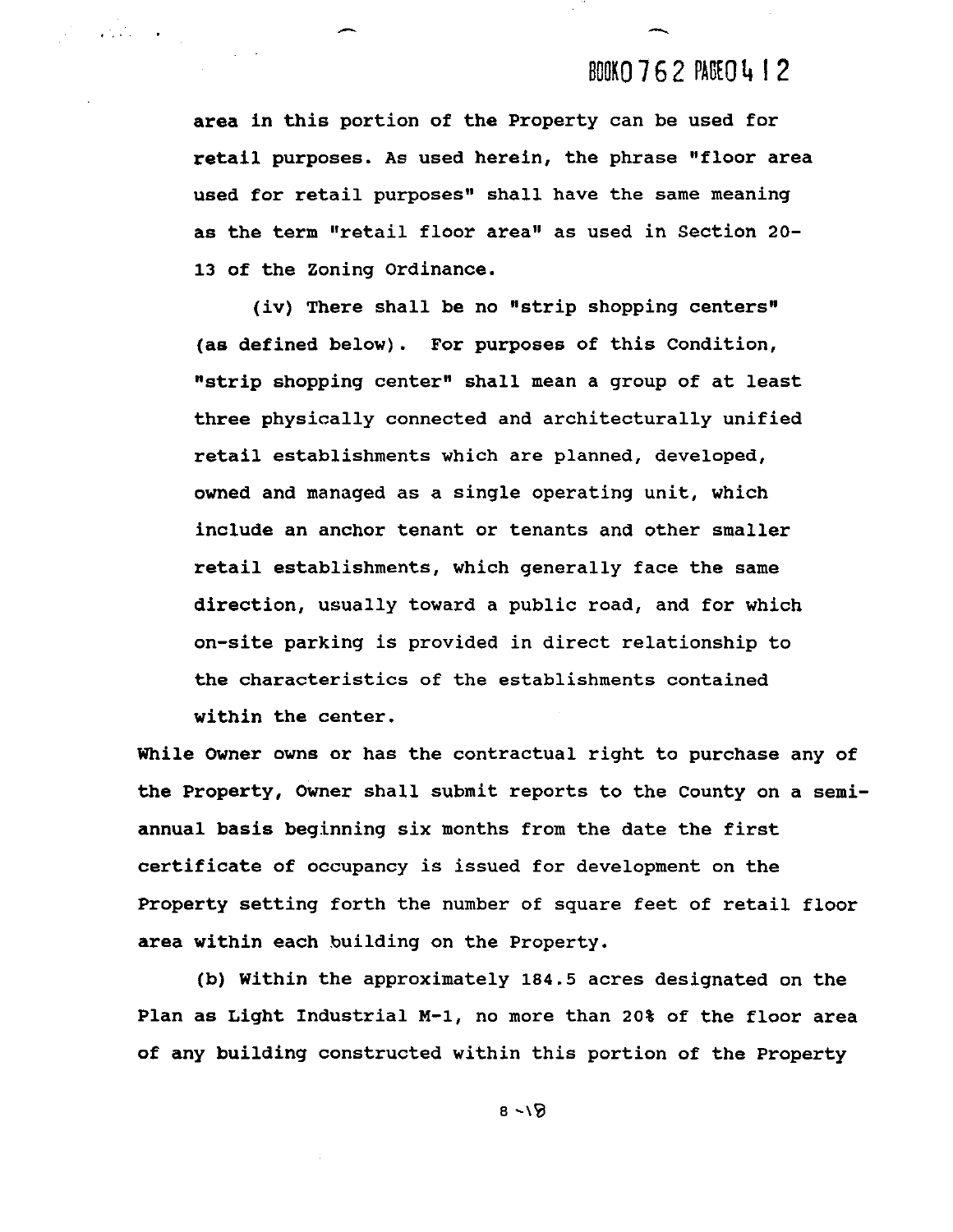### **EUUKO 7** 6 2 PAGE0 4 1 3

-

**shall be used for retail uses. Only retail uses accessory to the main use of the building shall be permitted.** 

 $\mathcal{O}(1/\sqrt{2})$  ,  $\mathcal{O}(1/\sqrt{2})$  ,  $\mathcal{O}(1/\sqrt{2})$ 

**(c) The approximately 14.0 acres designated A-1 Vineyards on the Plan shall be used only for agricultural and passive recreational uses (including pedestrian trails and picnic areas) and water impour.dments** .

**(d) The approximately 213.3 acres designated on the Plan as R-5 Time Share w/18 Hole Golf Course and R-8 Golf Clubhouse and Maintenance Facility shall be developed as (i) one eighteen hole golf course, with related driving range, putting green, clubhouse, maintenance and cart storage facilities and (ii) a "time-share project" as defined in the Virginia Real Estate Time-Share Act, Va. Code § 55-360 et seq. (the "Act") containing no more than 500 "time-share units" (as defined in the Act), subject to Condition 10 hereof, with related recreational amenities, sales and maintenance facilities. There shall be no conventionally owned residential development on the Property. The golf course shall be open to play by members of the general public.** 

**5.** Water. **(a) Except as provided in condition 5 (b) below, all development upon the Property shall be connected to public water and sewer systems approved by the County.** 

**(b) A sales/information/administration/management facility of up to 10,000 square feet of floor area and the golf course clubhouse and maintenance facility may be constructed and temporarily connected to a private well and septic system. The**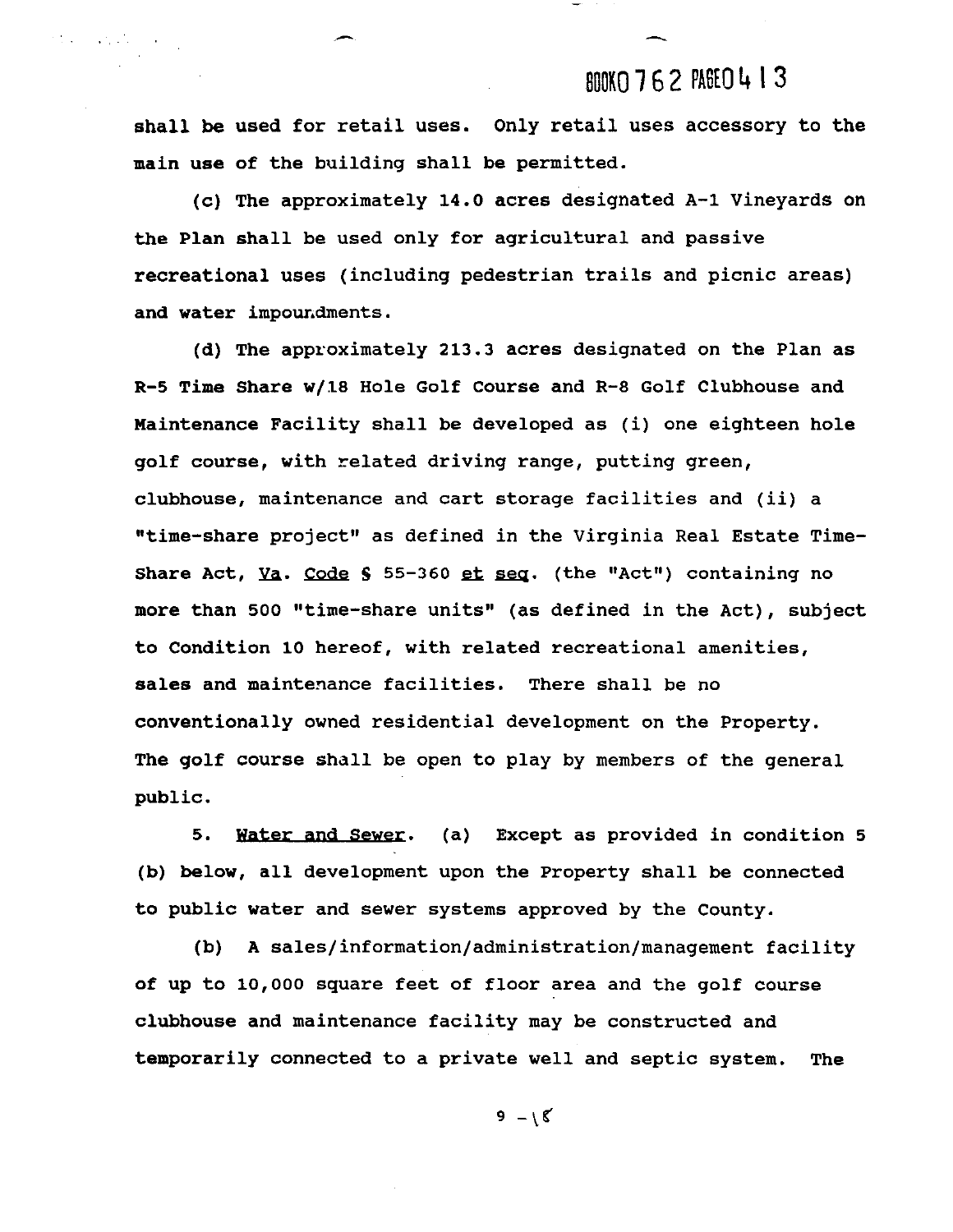## BOOKO 762 PAGEO 414

facility shall connect to approved public water and sewer systems when available at the Property.

 $\label{eq:2.1} \sum_{i=1}^N \mathcal{L}_i = \sum_{i=1}^N \mathcal{L}_i \left( \sum_{i=1}^N \mathcal{L}_i \right) \mathcal{L}_i \left( \sum_{i=1}^N \mathcal{L}_i \right)$ 

(c) Before the County issues Certificates of Occupancy for more than **10,000** square feet of floor area within the Property, the following water and sewer improvements shall be constructed or their construction shall have commenced and guarantees shall have been posted for their completion:

(i) Extension of off-site sewer and water lines to the Property.

(ii) The **450,000** gallon water storage facility and related facilities including an all weather road providing access to the facilities in the general location shown on the Overall Water and Sewer Plan.

(iii) The sewer pump station in the general location shown on the Overall Water and Sewer Plan.

(iv) Water lines and gravity sewer lines along James City Parkway from its intersection with Fenton Mill Road to the sewer pump station and along Chateau Boulevard (including the segment designated as "Possible Future  $Link"$ ).

(v) **A** water line along James City Parkway from its intersection with Chateau Boulevard to its intersection with Croaker Road, with a stub connection at Corporate Campus Drive.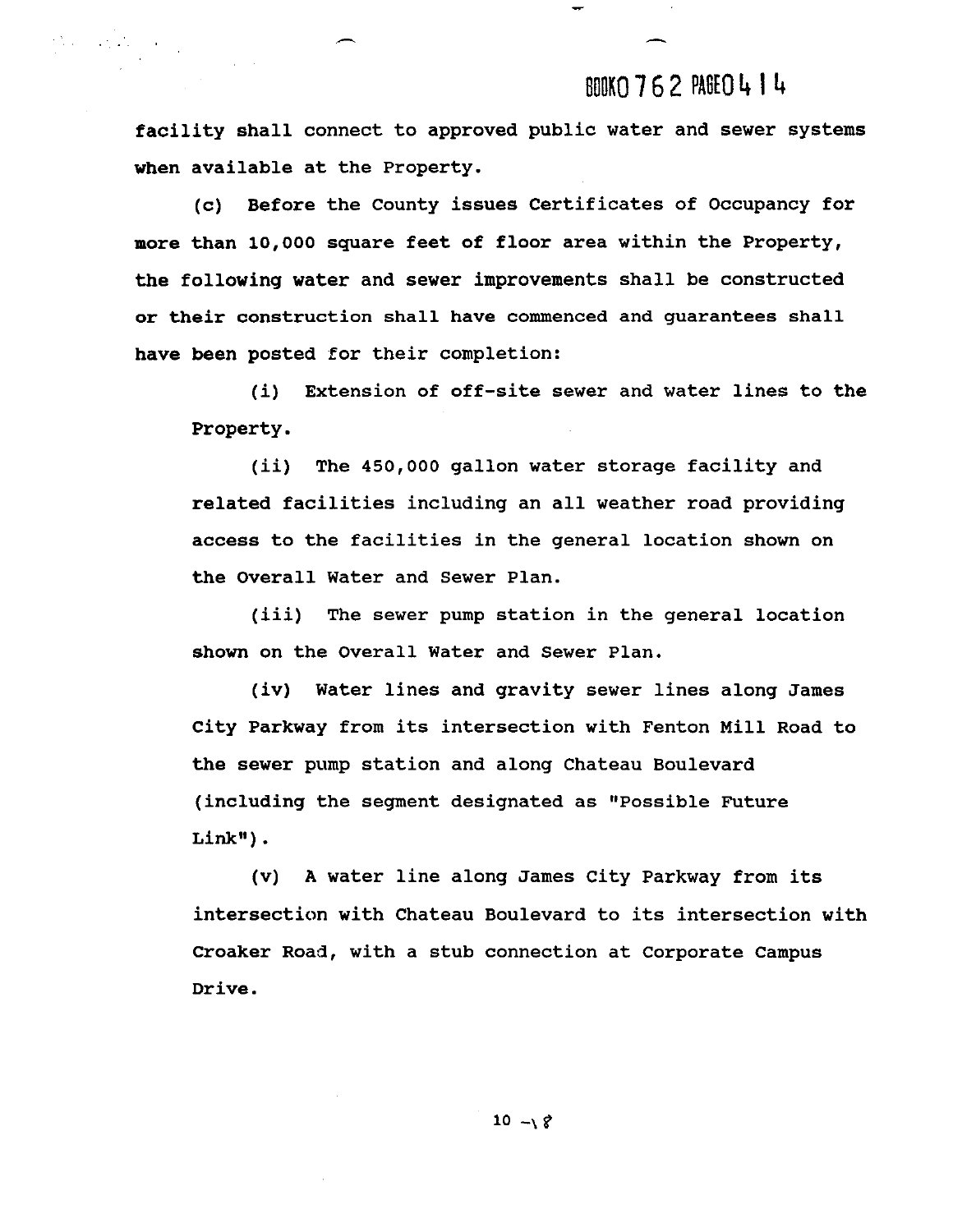## BOOKO 762 PAGEO 415

(vi) A sewer line along James City Parkway from its intersection with Chateau Boulevard to its intersection with Corporate Campus Drive.

 $\label{eq:2} \mathcal{L}^{\text{c}}_{\text{c}}(\mathcal{L}^{\text{c}}_{\text{c}}) = \mathcal{L}^{\text{c}}_{\text{c}}(\mathcal{L}^{\text{c}}_{\text{c}})$ 

(d) Before the County shall issue any building permits for the construction of buildings within the northern area designated as M-1 Light Industrial on the Plan, water and sewer lines shall have been constructed along the length of Corporate Campus Drive or their construction shall have commenced and guarantees for their completion shall have been posted with the County.

(e) Owner shall submit to the County Engineer for review and approval schematic internal sewer plans for all sewer lines other than those proffered above before submission of detailed construction plans.

6. Time-Share Estate Owners Association. A time-share estate owners association shall be formed in accordance with the Act and shall have all powers and responsibilities as provided in the Act. The articles of incorporation and bylaws of the association shall be submitted to and reviewed by the County Attorney. As portions of the R-5 Property (exclusive of the time-share units themselves) are conveyed to the owners association in accordance with the Act, the association shall assume responsibility for all costs associated with the maintenance of the time-share project, including maintenance of private roads and common areas. In portions of the R-5 property not developed as a time-share project and the portion of the R-5 property developed as the time-share project until conveyed to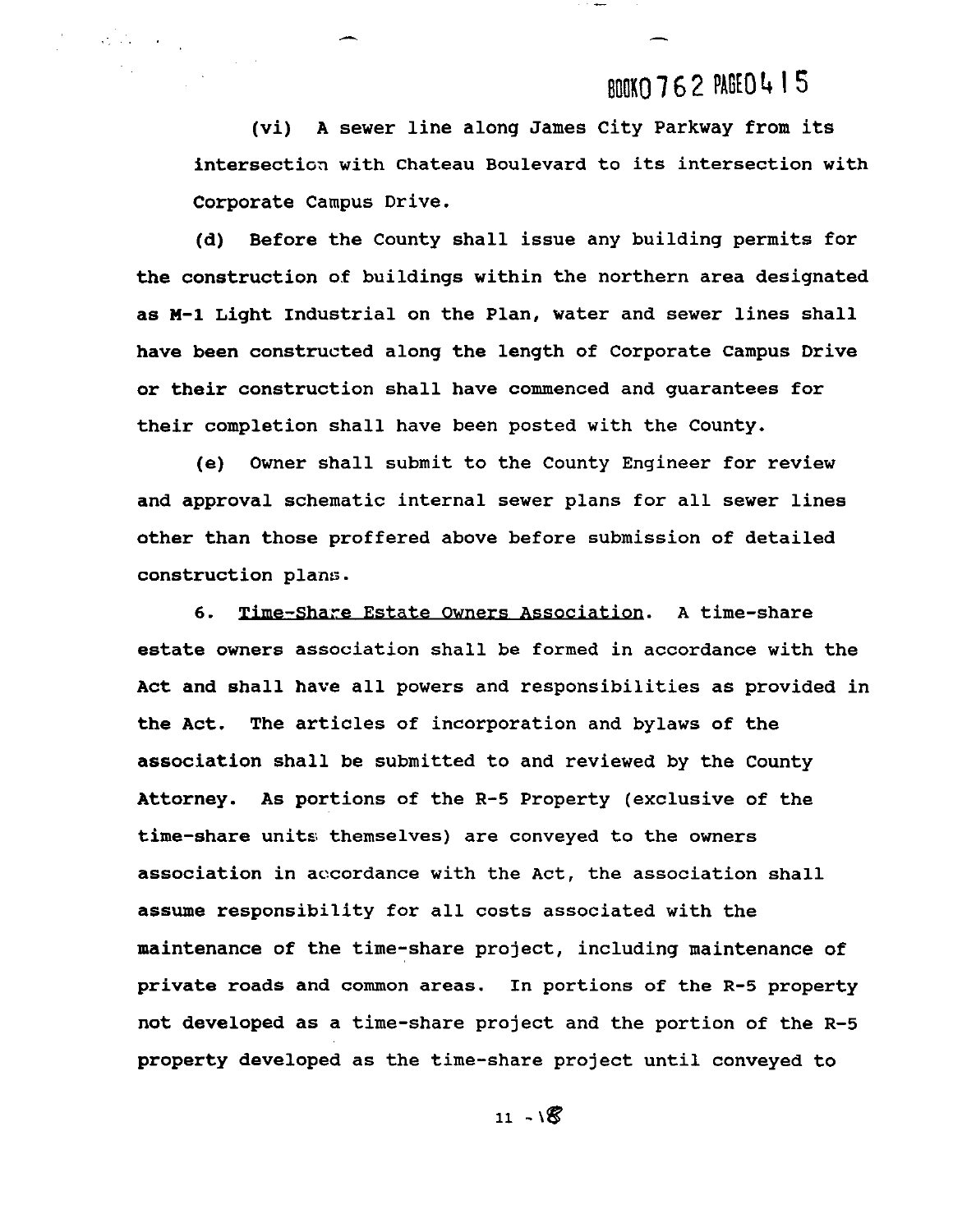**BOON: 762 PAGEO416** 

the owners association, Owner shall be responsible for maintenance of any private roads and common areas.

 $\label{eq:1} \sum_{i=1}^n \frac{1}{\left(1-\frac{1}{2}\right)^{i}} \sum_{i=1}^n \frac{1}{\left(1-\frac{1}{2}\right)^{i}}$ 

**7. PerimeterBuffer.** There shall be a buffer area around the perimeter of the Property in the locations, with the width and of the type specified on the Plan. Where the perimeter of the Property abuts Croaker Road, Moss Side Lane and Riverview Road, the buffer shall be measured from the proposed road-rightway as shown on the Plan. Owner has submitted to the County for its review and approval a typical landscaping plan for the buffer area adjacent to Croaker Road. Landscaping within the buffer area adjacent to Croaker Road shall be generally in accordance with the approved typical landscaping plan and shall be subject to the approval of the Development Review Committee in the site plan approval process. Breaks or intrusions in the buffer area for entrances, roads, utilities, walkways, fences, signs and other similar facilities shall be permitted with the prior approval of the Development Review Committee or the Planning Commission.

8. Archaeological. A Phase I Archaeological Study of the Property by the William and Mary Archaeological Project Center has been prepared and submitted to the County. The portion of the Property designated as "Site **#l** - Prehistoric Base Camp (6500 B.C. - 1400 A.D.)" shall be preserved as recommended. A Phase **I1**  study shall be conducted for "Site #2 through Site #6". The Phase **I1** study shall be approved by the Director of Planning and a treatment plan for said sites shall be submitted to and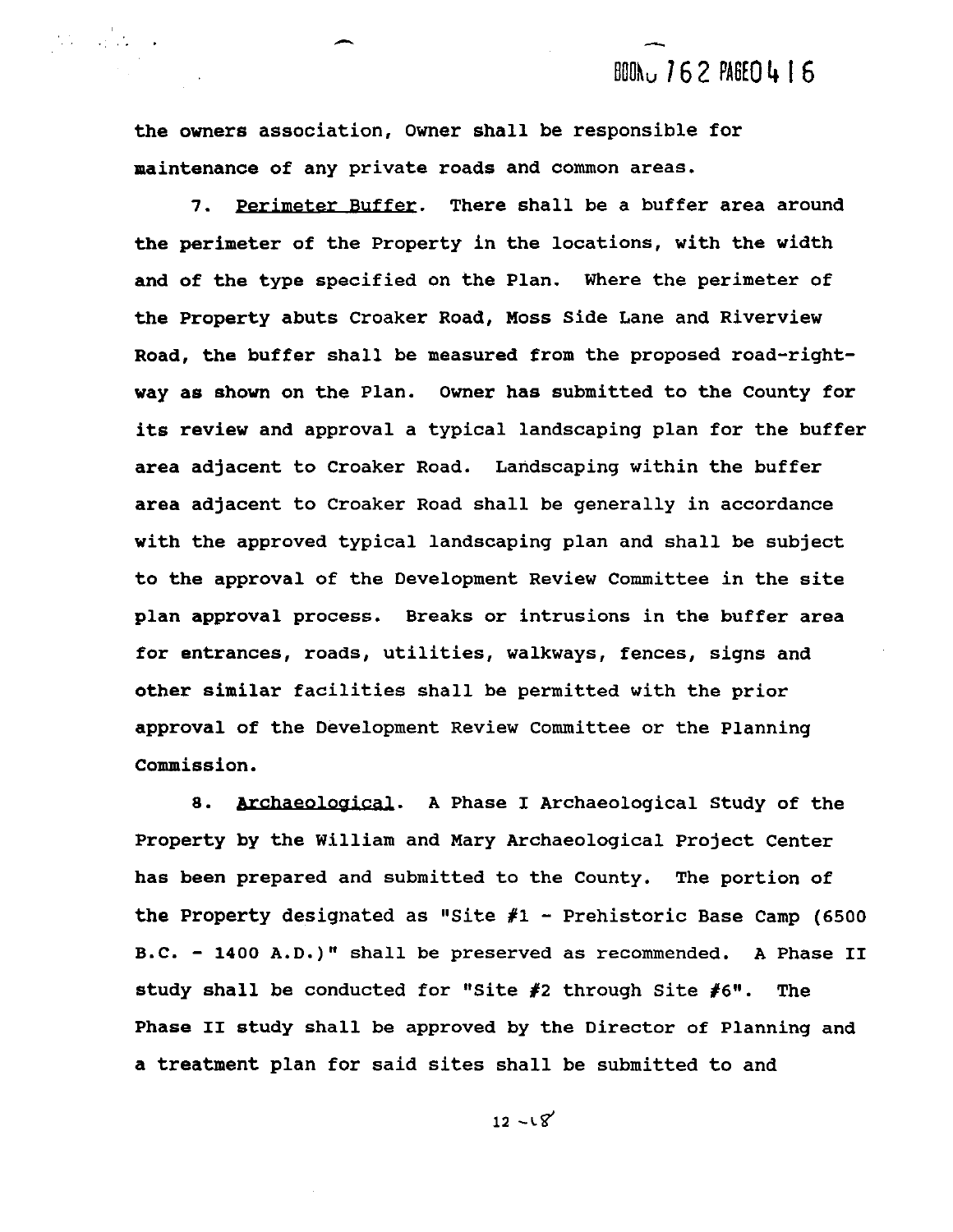## **BOOAU 762 PAGE0417**

approved by the Director of Planning for sites that are determined to be eligible for inclusion on the National Register or Historic Places and/or those sites that require a Phase I11 study, If, in the Phase I1 study, a site is determined eligible for nomination to the National Register or Historic Places and said site is to be preserved in place, the treatment plan shall include nomination of the site to the National Register of Historic Places. If a Phase I11 study is undertaken for said sites, such studies shall be approved by the Director of Planning prior to land disturbance within the study area. The Phase **I1**  and Phase I11 studies shall meet the Virginia Department of Historic Resource's Guidelines for Preparing Archaeological Resource Management Reports and the Secretary of the Interior's Standard and Guidelines for Archaeological Documentation as applicable, and shall be conducted under the supervision of a qualified archaeologist who meets the qualifications set forth in the Secretary of the Interior's Professional Oualification Standards. All approved treatment plans shall be incorporated into the plan of development for the site, and the clearing, grading or construction activities thereon.

9. Well Site. Owner shall convey to the James City Service Authority upon the request of the Service Authority and without cost a parcel of 1.0 acre with access thereto for use as a well site in the location shown on the Overall Water and Sewer Plan or, if the Service Authority determines that the operation of a well on the site shown on the Overall Water and Sewer Plan is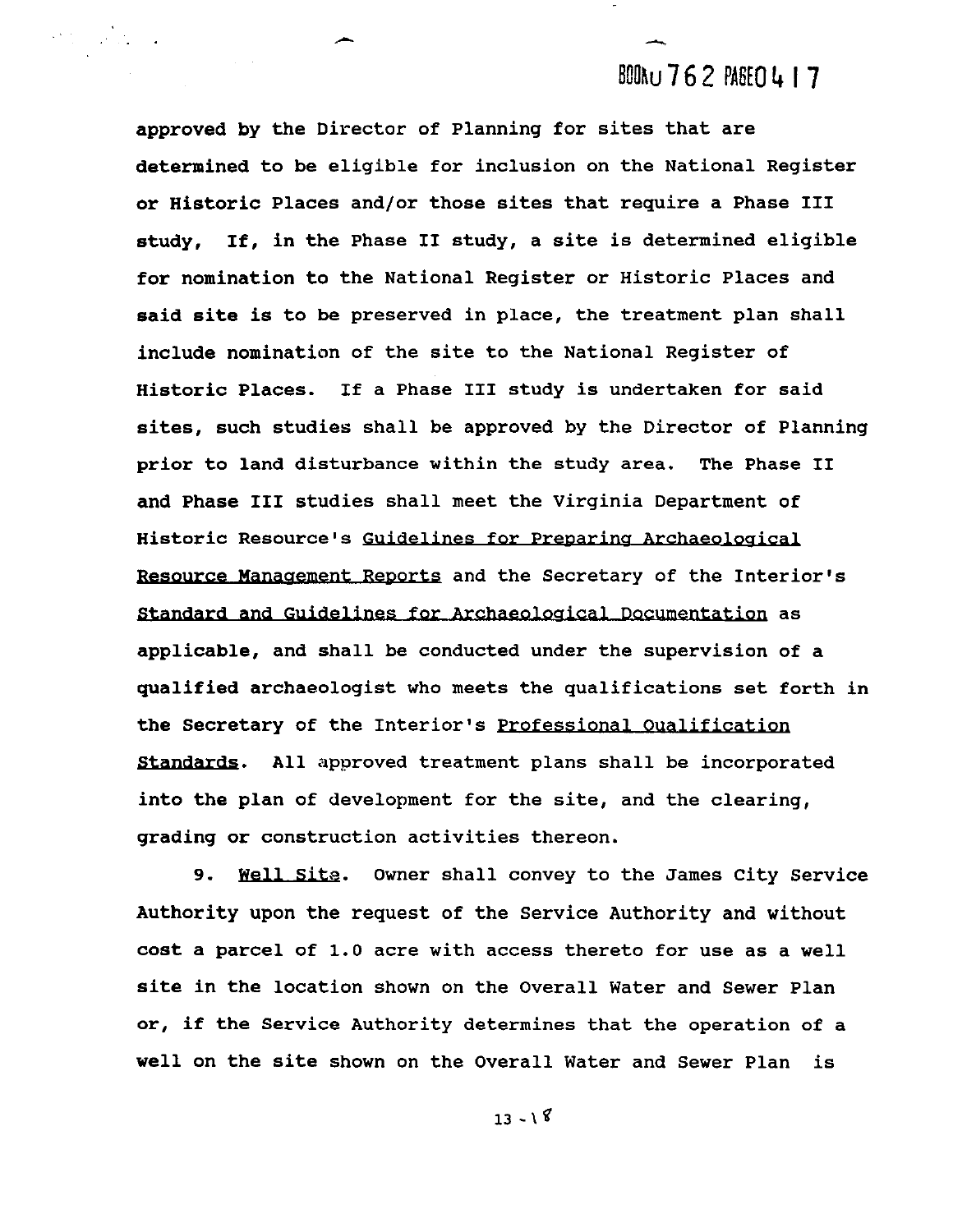## BOOKG , 62 PAGEO 4 18

unacceptable due to water quality or quantity, in another location on the Property acceptable to the Service Authority and Owners.

**10.** phasing. (a) Anything to the contrary herein notwithstanding, the hotel referred to in Condition **4** (a) (ii) shall have no more than **150** rooms until the County has issued building permits and footings have been constructed and inspected for more than **500,000** square feet of light industrial uses (not including retail uses) on the Property, at which time the additional **150** rooms may be constructed.

(b) Anything to the contrary herein notwithstanding, the time-share project referred to in Condition 4 (c) shall initially contain no more than **100** time-share units. Thereafter for each **100,000** square feet of light industrial uses (not including retail uses) on the Property for which building permits have been issued and footings constructed and inspected, an additional **50**  time-share units may be constructed up to the proffered limit of **500** units.

WITNESS the following signatures.

 $\bigcap$ By: Title $\mathbf{Z}$ 

**HANKINS** 

 $14 - 8$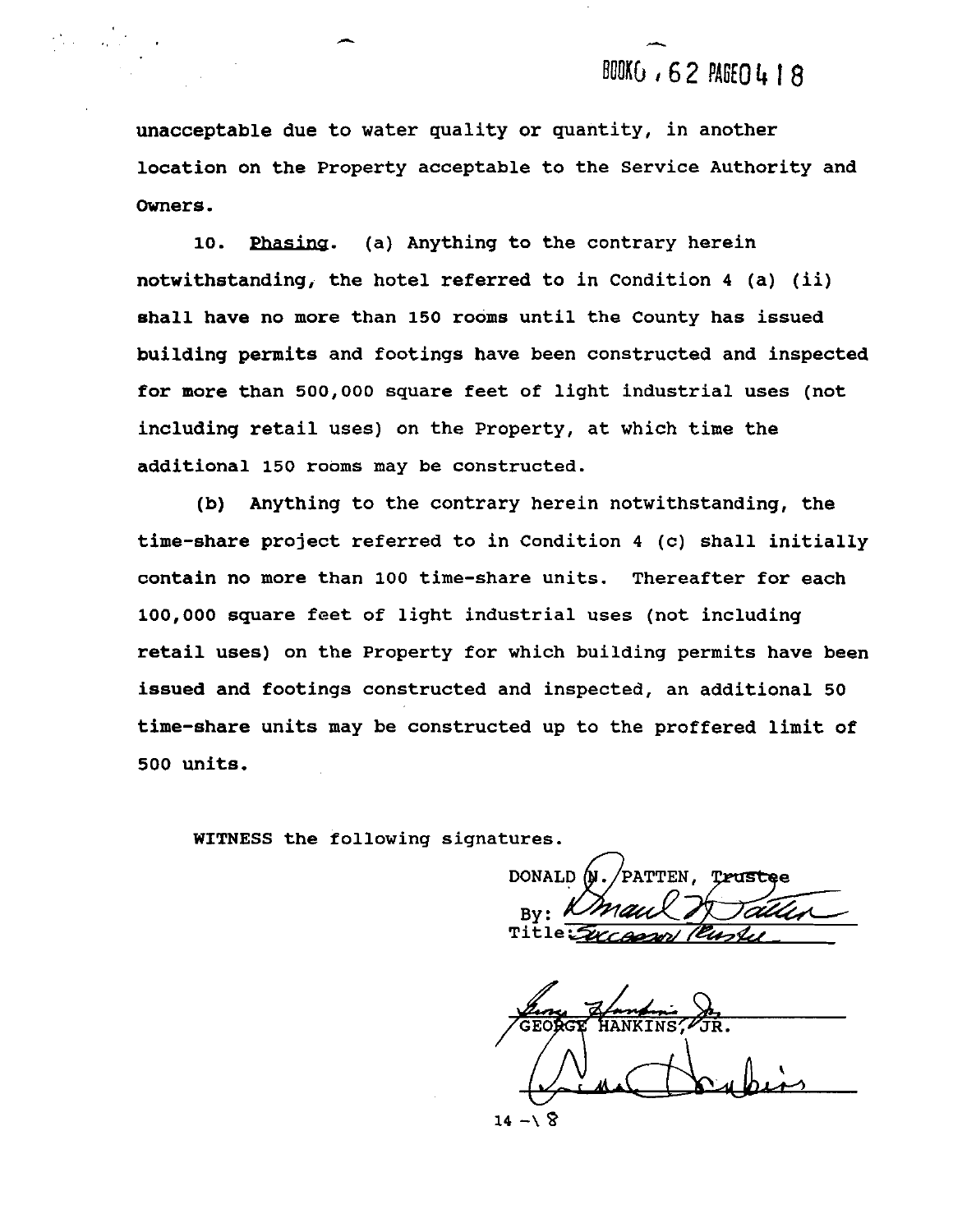**BOOKL / 62 PAGEO 419** 

**ANN HANKINS HOWARD HANKINS'** 

 $\label{eq:2} \frac{1}{\sqrt{2}}\sum_{i=1}^N\frac{1}{\sqrt{2}}\sum_{i=1}^N\frac{1}{\sqrt{2}}\sum_{i=1}^N\frac{1}{\sqrt{2}}\sum_{i=1}^N\frac{1}{\sqrt{2}}\sum_{i=1}^N\frac{1}{\sqrt{2}}\sum_{i=1}^N\frac{1}{\sqrt{2}}\sum_{i=1}^N\frac{1}{\sqrt{2}}\sum_{i=1}^N\frac{1}{\sqrt{2}}\sum_{i=1}^N\frac{1}{\sqrt{2}}\sum_{i=1}^N\frac{1}{\sqrt{2}}\sum_{i=1}^N\frac{1$ 

 $\Rightarrow$ KELLY HAWKIN

 $\overline{a}$ **MARY HENS THOMPSON** 

**THOMPSON** LEROY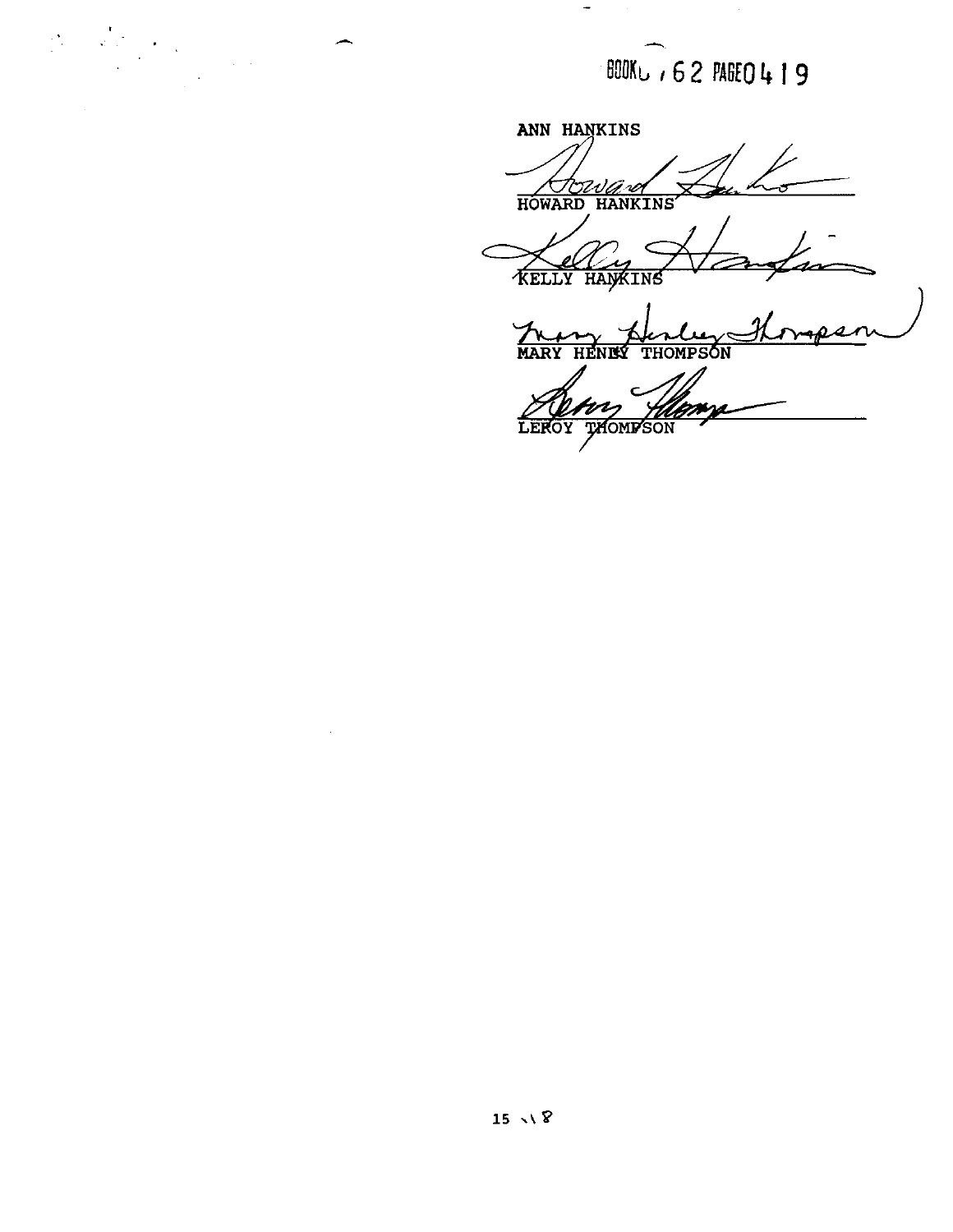BOOKO 762 PAGEO 420

STATE OF VIRGINIA AT LARGE<br>CITY/<del>COUNT</del>Y OF *Y UULOOUL TILLUY*, to-wit:

The foregoing instrument was acknowledged before me this  $\frac{\partial \psi}{\partial x}$  day of <u>October</u>, 199<sup>5</sup> by **I** 

**DONALD N. PATTEN, Trustee.** 

Judy D. Knobling

**MY commission expires:** 

 $\label{eq:2} \mathcal{L}_{\text{eff}} = \mathcal{L}_{\text{eff}} + \mathcal{L}_{\text{eff}}$ 

 $4.0029.1996.$ 

**STATE OF VIRGINIA AT LARGE**  CITY/<del>COUNT</del>Y OF *<u>NUIPOLY NUWS</u>*, to-wit:

**The foregoing instrument was acknowledged before me this**  24 day of <u>October</u>, 1995 by GEORGE HANKINS, JR.

Quay D Frobling

**My commission expires:** 

**STATE OF VIRGINIA AT LARGE**  *Feb.* 29, 1996.<br>
Feb. 29, 1996.<br>
STATE OF VIRGINIA AT LARGE<br>
CITY/<del>COUNTY</del> OF <u>NUUYOOUT NUUY</u>, to-wit:

**The foregoing instrument was acknowledged before me this** 

 $\frac{94}{4}$  day of <u>October</u>, 199<sub>-</sub> by ANN HANKINS.

Judy D. Krudeling

**MY commission expires:** 

 $H_{\ell}$  29, 1996.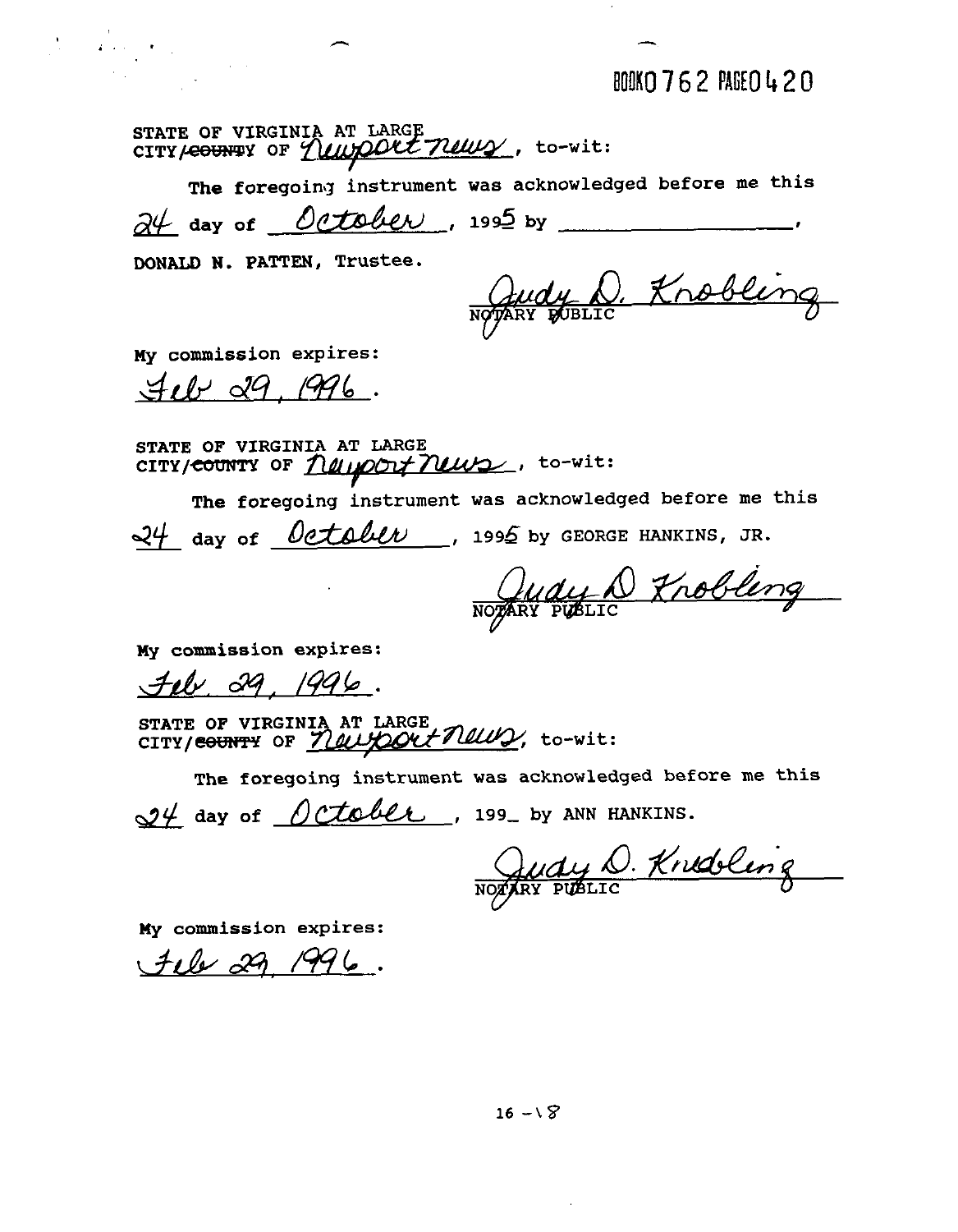ST<mark>ATE OF VIRGIN</mark> STATE OF VIRGINIA AT LARGE<br>CITY/COUNTY OF *LUPPOLY MILLES*, to-wit:

**The foregoing instrument was acknowledged before me this**   $d\theta$  day of  $October$ , 1995by HOWARD HANKINS.

Judy D. Krobling

**My commission expires:** 

 $\label{eq:2} \mathcal{O}(\frac{1}{\sqrt{2}}\sum_{i=1}^N\frac{1}{\sqrt{2}}\sum_{i=1}^N\frac{1}{\sqrt{2}}\sum_{i=1}^N\frac{1}{\sqrt{2}}\sum_{i=1}^N\frac{1}{\sqrt{2}}\sum_{i=1}^N\frac{1}{\sqrt{2}}\sum_{i=1}^N\frac{1}{\sqrt{2}}\sum_{i=1}^N\frac{1}{\sqrt{2}}\sum_{i=1}^N\frac{1}{\sqrt{2}}\sum_{i=1}^N\frac{1}{\sqrt{2}}\sum_{i=1}^N\frac{1}{\sqrt{2}}\sum_{i=1}$ 

**STATE OF VIRGINIA AT LARGE CITY/GOUNTY OF** *ALWADE*<br>
STATE OF VIRGINIA AT LARGE<br>
CITY/<del>GOUNTY</del> OF *ALWADE News*, to-wit:

**The foregoing instrument was acknowledged before me this**  24 day of <u>October</u>, 1995 by KELLY HANKINS.

**My commission expires:** 

<u>Fele, 29, 1996.</u>

**STATE OF VIRGINIA AT LARGE** CITY/SOUNTY-OF <u>Newport</u> News, to-wit:

**The foregoing instrument was acknowledged before me this** 

 $\frac{d\psi}{dt}$  day of <u>October</u>, 1995 by MARY HENLY THOMPSON.

Morthan Way D. Knobling<br>My commission expires:

 $F_{12} - 29$  1996.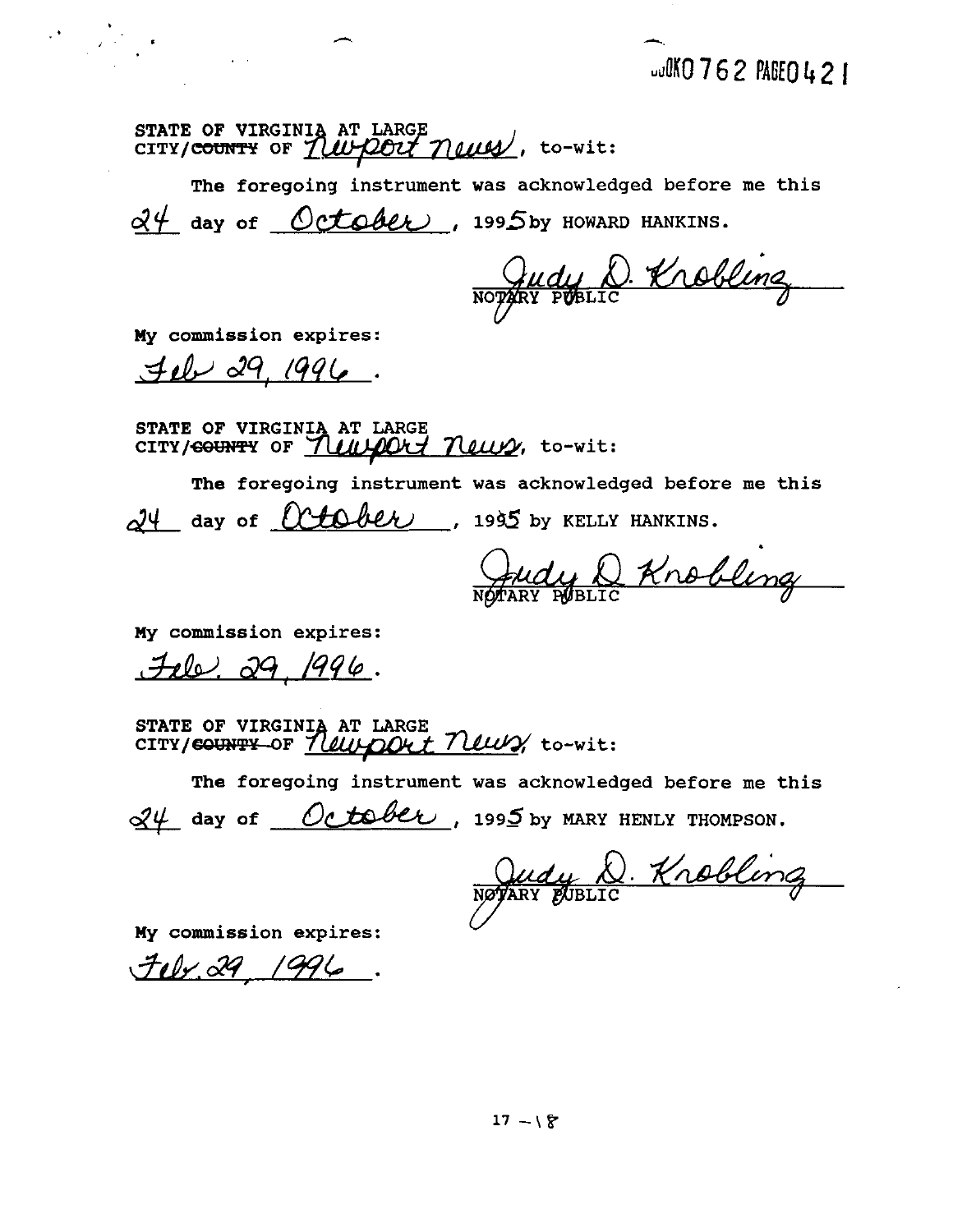BOUKO 762 PAGEO 422

**STATE OF VIRGINIA AT LARGE** 

STATE OF VIRGINIA AT LARGE<br>
CITY/<del>COUNTY</del> OF *1110001 TIBULO*, to-wit:<br>
The foregoing instrument was acknowledged before<br>
24 day of <u>OCLOUC</u>U, 1995 by LEROY THOMPSON. **The foregoing instrument was acknowledged before me this** 

**ny commission expires:** 

 $\mathcal{L}^{\text{max}}_{\text{max}}$ 

Feb. 29, 1996

*Print City of Milliamsburg and County of*  $\overline{\mathbb{C}}$  y, to Wit: the Circuit Cusuf of the er se Citygh**a**l 109 - 1093 - This <u>Umeded</u><br>Hydric conditionte annexed and<br>'ct 3.58 - o'clock<br>198. Ward, Glerk ĨU. by Bele Deputy Clerk

C:\wp50\data\6505\oldom.pro